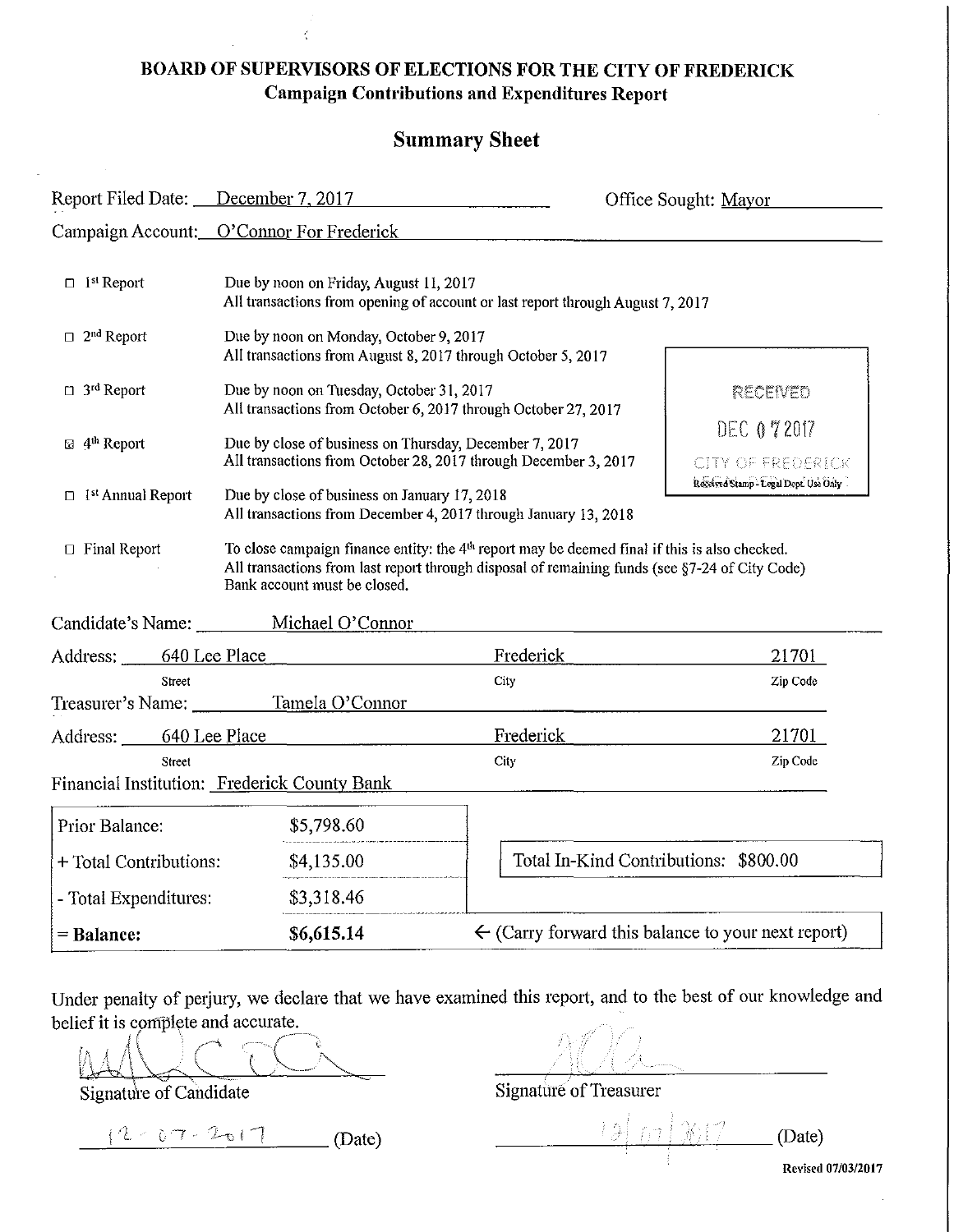Page 1 of 2 Report Number 4

## **Contribution**

## (Do Not Include In-Kind)

Campaign Account: <u>O'Connor For Frederick</u>

| Date<br>Received | <b>Name and Address of Contributor</b>                                 | <b>Contribution Amount</b> |
|------------------|------------------------------------------------------------------------|----------------------------|
| 10/30/17         | Chris Smariga<br>6738 Deer Springs Lane<br>Middletown, MD 21769        | \$250.00                   |
| 11/01/17         | John Commito<br>324 West College Terrace<br>Frederick, MD 21701        | \$100.00                   |
| 11/01/17         | Kristopher Fair<br>435 Delaware Road<br>Frederick, MD 21701            | \$150.00                   |
| 11/03/17         | Phil & Leslie Bressee<br>9606 Downsville Pike<br>Hagerstown, MD 21740  | \$40.00                    |
| 11/02/17         | James Cacciola<br>10 S Market Street Apt 4B<br>Frederick, MD 21701     | \$50.00                    |
| 10/30/17         | <b>Elizabeth Pakenas</b><br>25 Woodmire Circle<br>Middletown, MD 21769 | \$150.00                   |
| 10/22/17         | Alyce & Theodore Luck<br>8172 Claiborne Drive<br>Frederick, MD 21702   | \$100.00                   |
| 10/29/17         | <b>Scott Rose</b><br>203 W College Terrace<br>Fredrick, MD 21701       | \$250.00                   |
| 10/27/17         | Robin Bell & Kim Dine<br>111 College Avenue<br>Frederick, MD 21701     | \$25.00<br>$\bullet$       |
| 10/27/17         | Katie Nash<br>359 Waterford Drive<br>Frederick, MD 21702               | \$50.00                    |
| 10/26/17         | Joshua Bokee<br>354 Park Avenue<br>Frederick, MD 21701                 | \$150.00                   |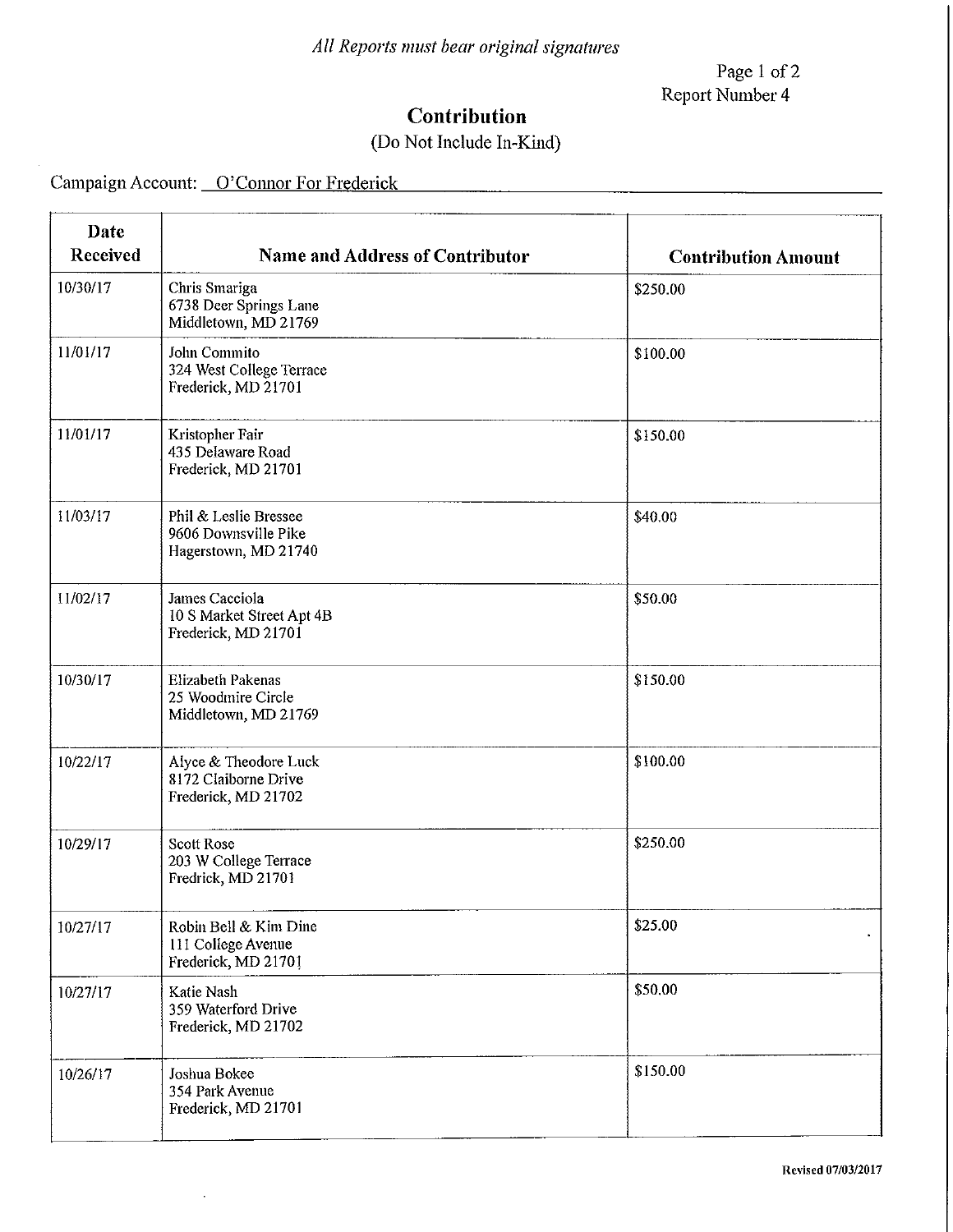| 10/24/17<br>Matan Companies LLLP<br>14600 Wedgewood Blvd<br>Frederick, MD 21703 |  | \$1,250.00              |                |
|---------------------------------------------------------------------------------|--|-------------------------|----------------|
|                                                                                 |  | <b>TOTALS THIS PAGE</b> | $1$ \$2,565.00 |

Page 2 of  $2$ Report Number 4

## **Contributions**

(Do Not Include In-Kind)

Campaign Account: O'Connor For Frederick Campaign Account: O'Connor For Frederick

| Date<br>Received | Name and Address of Contributor                                                 | <b>Contribution Amount</b> |
|------------------|---------------------------------------------------------------------------------|----------------------------|
| 10/29/17         | <b>Catherine Finnerty</b><br>1705 Ranch Lane<br>Baltimore, MD 21222             | \$100.00                   |
| 10/04/17         | M E Chandler<br>9504 Bethel Road<br>Frederick, MD 21702                         | \$25.00                    |
| 10/14/17         | Richard & Fannie Kessler<br>6796 Dunnybrook Drive<br>Frederick, MD 21702        | \$25.00                    |
| 11/06/17         | O Say Can You See PAC<br>P.O. Box 468<br>Annapolis, MD 21404                    | \$250.00                   |
| 10/31/17         | Kim Briglia<br>13037 Princess Distillery RD<br>Clarksburg, MD 20871             | \$150.00                   |
| 11/07/17         | Frederick News Post (Credit)<br>351 Ballenger Creek Road<br>Frederick, MD 21703 | \$1,020.00                 |
|                  | **NO FURTHER ENTRIES**                                                          |                            |
|                  |                                                                                 |                            |
|                  |                                                                                 |                            |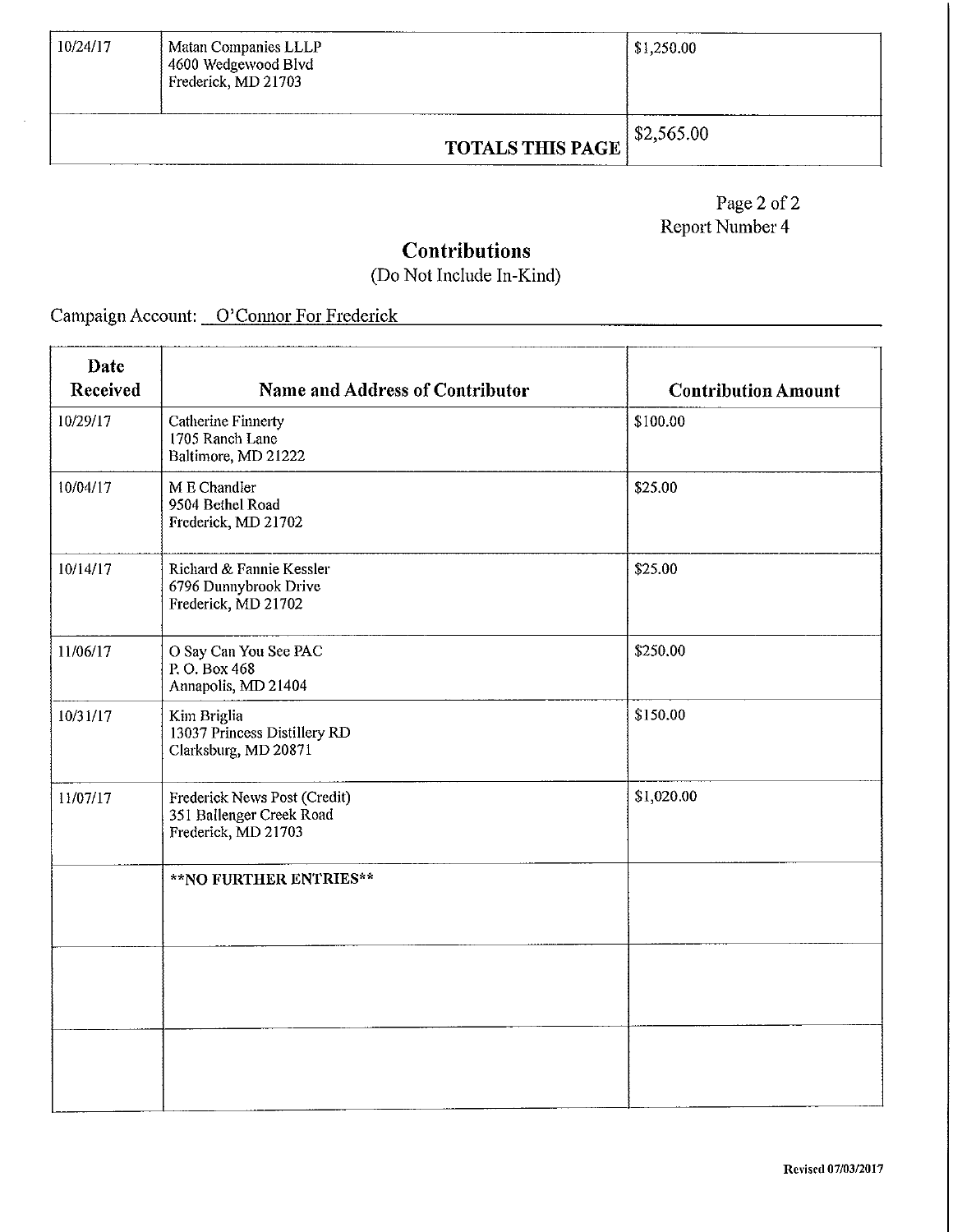|                         | \$1,570.00 |
|-------------------------|------------|
|                         |            |
| <b>TOTALS THIS PAGE</b> |            |
|                         |            |
|                         |            |
|                         |            |

#### Page 1 of 2 Report Number 4

# **Expenditures**

Campaign Account: \_\_\_\_\_\_\_ O'Connor For Frederick

| Date     | Name and Address of Payee                                                                                        | <b>Nature of Expenditure</b>            | Amount     |
|----------|------------------------------------------------------------------------------------------------------------------|-----------------------------------------|------------|
| 10/29/17 | PayPal Fees<br>www.paypa.com                                                                                     | Processing Fees                         | \$3.20     |
| 10/30/17 | <b>Stripe Fees</b><br>www.stripe.com                                                                             | Processing Fees                         | \$7.75     |
| 11/01/17 | Amazon<br>www.amazon.com                                                                                         | Campaign Supplies                       | \$110.00   |
| 11/01/17 | Conversant INC<br>Plano, Texas                                                                                   | <b>Digital Services</b>                 | \$1,500.00 |
| 11/02/17 | <b>Campaign Communication Solutions</b><br>(Stones Phones)<br>1309 F Street NW Suite 200<br>Washington, DC 20004 | <b>Communication Services</b>           | \$489.73   |
| 11/01/17 | <b>Stripe Fees</b><br>www.stripe.com                                                                             | Processing Fees                         | \$3.20     |
| 11/01/17 | Stripe Fees<br>www.stripe.com                                                                                    | Processing Fees                         | \$4.65     |
| 11/03/17 | <b>Stripe Fees</b><br>www.stripe.com                                                                             | Processing Fees                         | \$1.46     |
| 11/03/17 | John Daniels<br>335 East 3rd Street<br>Frederick, 21701                                                          | Envelops & Postage<br>(check $# 1015$ ) | \$112.42   |
| 11/07/17 | <b>AC</b> Moore<br>Store 41<br>Frederick, MD                                                                     | <b>Campaign Supplies</b>                | \$19.26    |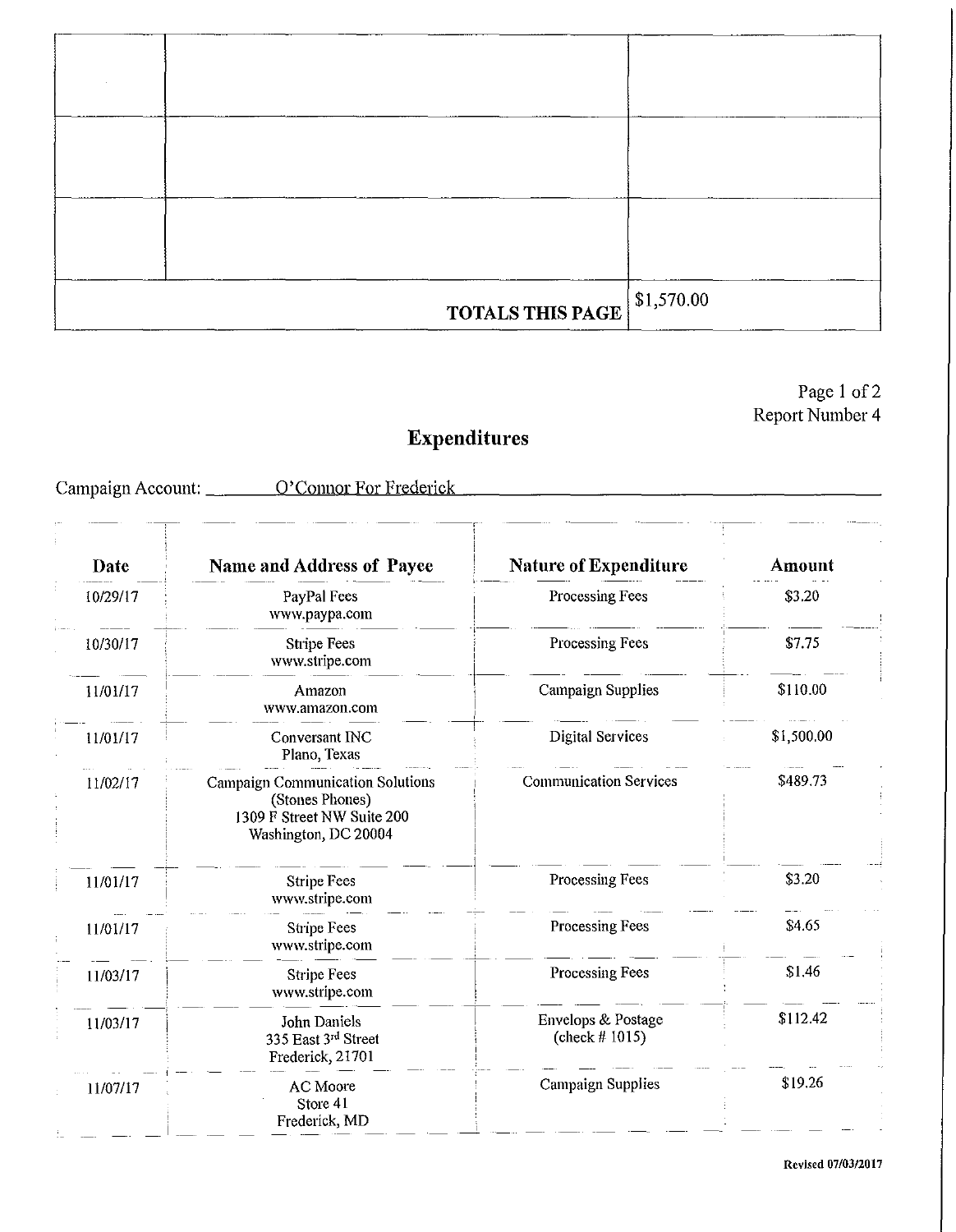| 1/07/17                                                                                                              | Café 611<br>611 North Market Street<br>Frederick, MD 21701 | .<br>Space Rental<br>(check # $1018$ ) | \$100.00   |
|----------------------------------------------------------------------------------------------------------------------|------------------------------------------------------------|----------------------------------------|------------|
| The first that the second control of the property of the property of the property of the property of the property of |                                                            | <b>TOTALS THIS PAGE</b>                | \$2.351.67 |
| .                                                                                                                    |                                                            |                                        |            |

Page 2 of 2 Report Number 4

# **Expenditures**

Campaign Account: \_\_\_\_\_\_\_ O'Connor For Frederick \_\_\_\_\_\_\_\_\_\_\_\_\_\_\_\_\_\_\_\_\_\_\_\_\_\_\_\_\_\_\_\_

| Date     | Name and Address of Payee                                          | <b>Nature of Expenditure</b>           | Amount   |
|----------|--------------------------------------------------------------------|----------------------------------------|----------|
| 11/10/17 | John Daniels<br>335 East 3rd Street<br>Frederick, MD 21701         | Campaign Supplies<br>(check $# 1019$ ) | \$50.10  |
| 11/06/17 | Stripe Fees<br>www.stripe.com                                      | Processing Fees                        | \$7.55   |
| 11/07/17 | Walmart<br>2421 Monocacy Blvd<br>Frederick, MD 21701               | Campaign Supplies                      | \$50.12  |
| 11/08/17 | Party City<br>5600 Urbana Pike<br>Frederick, MD 21704              | <b>Campaign Supplies</b>               | \$10.58  |
| 11/10/17 | La Paz Restaurant<br>51 South Market Street<br>Frederick, MD 21701 | Campaign Event                         | \$848.44 |

**Revised 07/03/2017**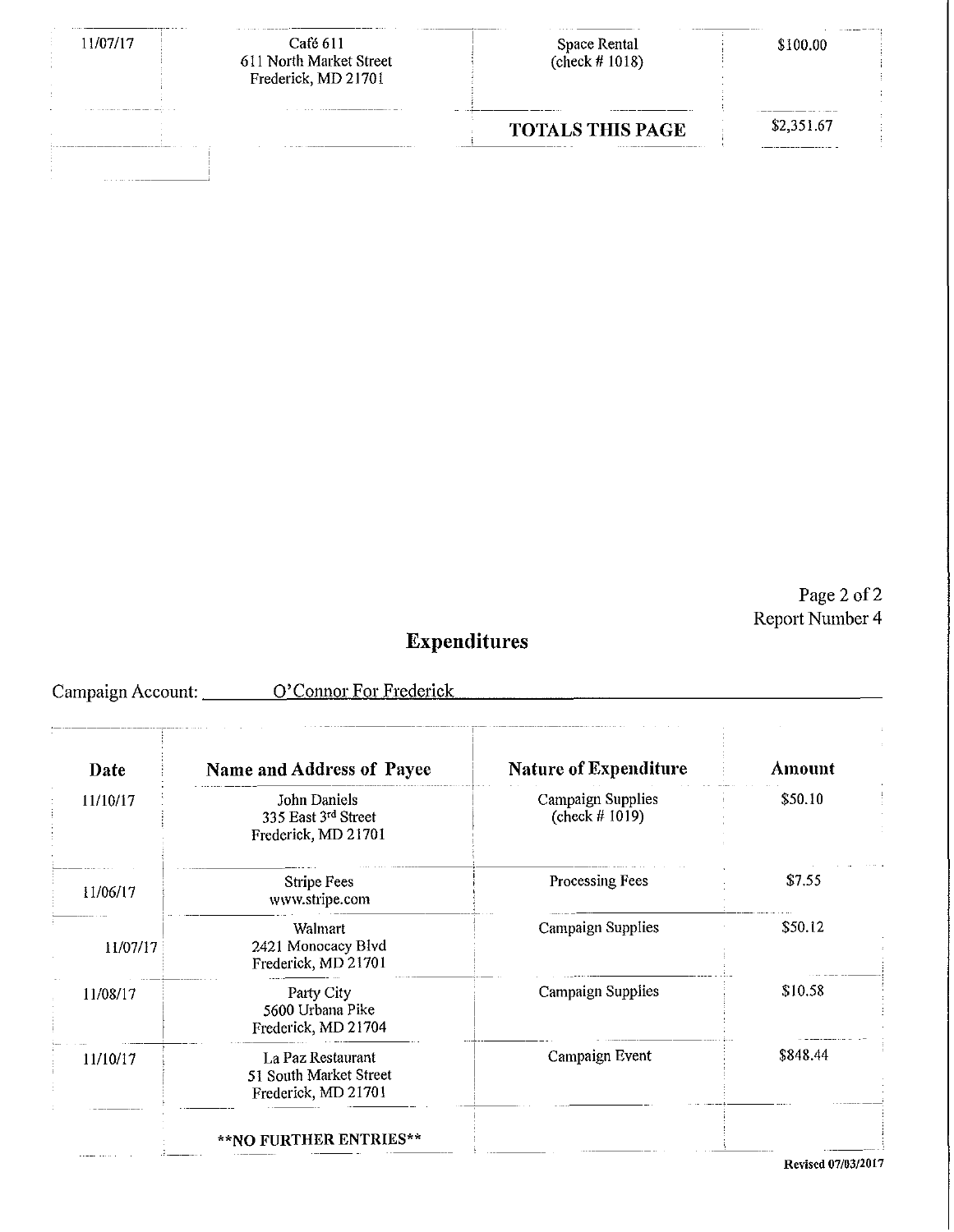| ----------              |          |
|-------------------------|----------|
|                         |          |
|                         |          |
|                         |          |
|                         |          |
|                         |          |
| <b>TOTALS THIS PAGE</b> | \$966.79 |

Page 1 of 2 Report Number 4

## **In-Kind Contributions**

Campaign Account: O'Connor For Frederick

| Date     | <b>Name and Address of Contributor</b>                                                       | Description of               | Value of In-Kind |
|----------|----------------------------------------------------------------------------------------------|------------------------------|------------------|
| Received |                                                                                              | <b>Contribution</b>          | <b>Donation</b>  |
| 11/01/17 | Democratic State Central Committee of Maryland<br>33 West Street #200<br>Annapolis, MD 21401 | DS Political, 5 Facebook Ads | \$775.00         |